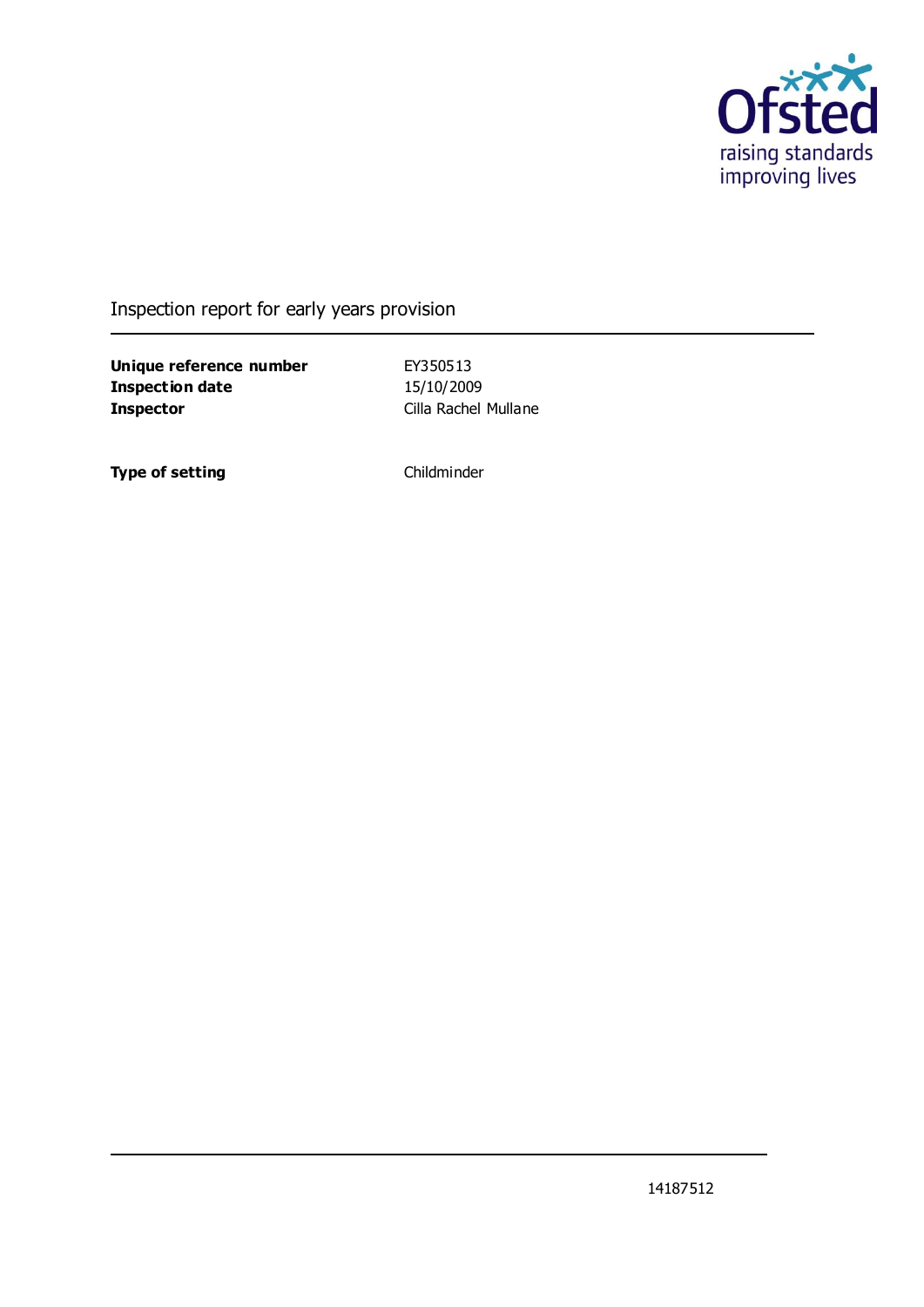The Office for Standards in Education, Children's Services and Skills (Ofsted) regulates and inspects to achieve excellence in the care of children and young people, and in education and skills for learners of all ages. It regulates and inspects childcare and children's social care, and inspects the Children and Family Court Advisory Support Service (Cafcass), schools, colleges, initial teacher training, work-based learning and skills training, adult and community learning, and education and training in prisons and other secure establishments. It rates council children's services, and inspects services for looked after children, safeguarding and child protection.

If you would like a copy of this document in a different format, such as large print or Braille, please telephone 08456 404040, or email enquiries@ofsted.gov.uk.

You may copy all or parts of this document for non-commercial educational purposes, as long as you give details of the source and date of publication and do not alter the information in any way.

Royal Exchange Buildings St Ann's Square Manchester M2 7LA

T: 08456 404040 Textphone: 0161 618 8524 E: enquiries@ofsted.gov.uk W: [www.ofsted.gov.uk](http://www.ofsted.gov.uk/)

© Crown copyright 2009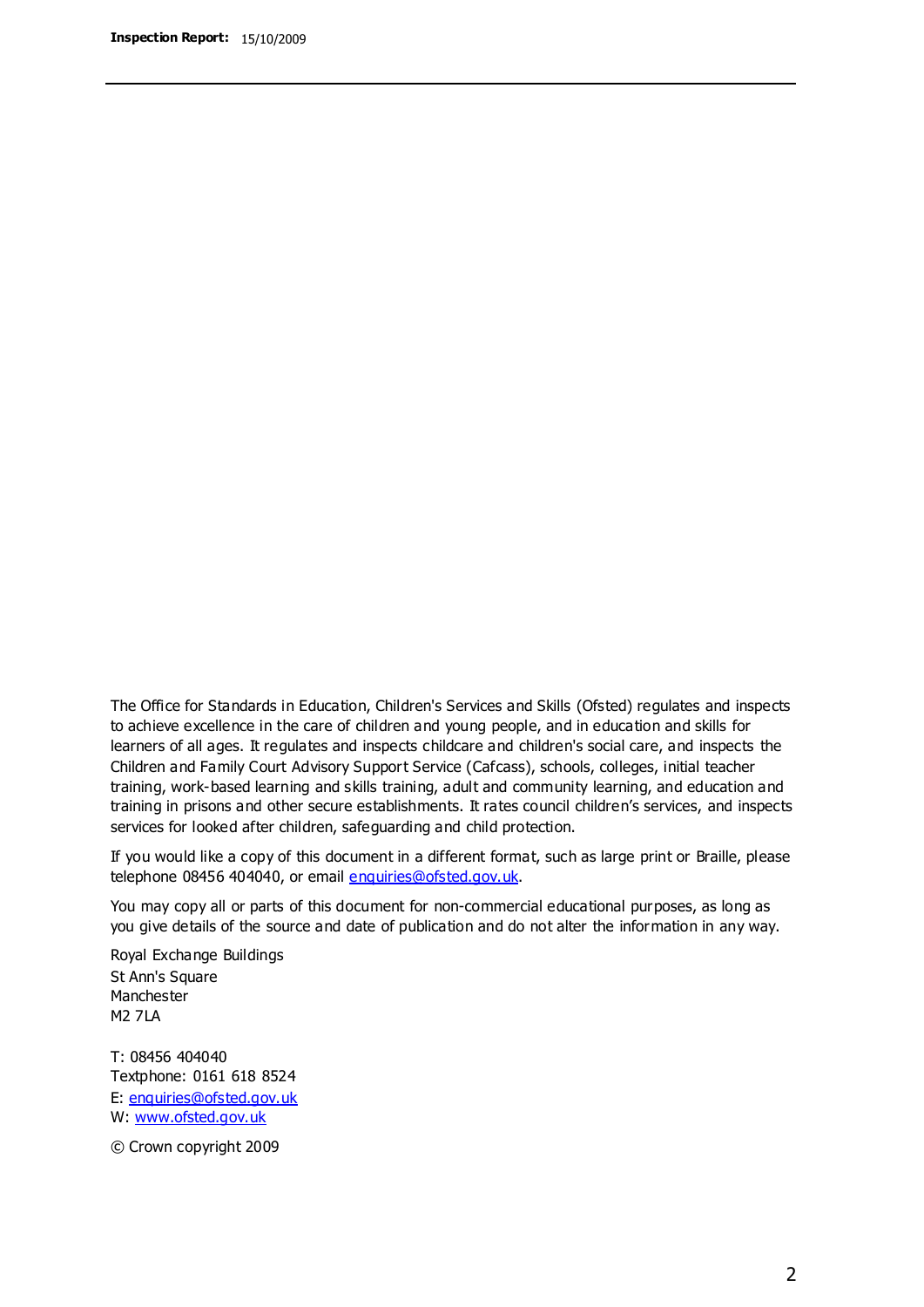### **Introduction**

This inspection was carried out by Ofsted under Sections 49 and 50 of the Childcare Act 2006 on the quality and standards of the registered early years provision. 'Early years provision' refers to provision regulated by Ofsted for children from birth to 31 August following their fifth birthday (the early years age group). The registered person must ensure that this provision complies with the statutory framework for children's learning, development and welfare, known as the *Early* Years Foundation Stage.

The provider must provide a copy of this report to all parents with children at the setting where reasonably practicable. The provider must provide a copy of the report to any other person who asks for one, but may charge a fee for this service (The Childcare (Inspection) Regulations 2008 regulations 9 and 10).

Children only attend this setting before and/or after the school day and/or during the school holidays. The judgements in this report reflect the quality of early years provision offered to children during those periods.

The setting also makes provision for children older than the early years age group which is registered on the voluntary and/or compulsory part(s) of the Childcare Register. This report does not include an evaluation of that provision, but a comment about compliance with the requirements of the Childcare Register is included in Annex B.

Please see our website for more information about each childcare provider. We publish inspection reports, conditions of registration and details of complaints we receive where we or the provider take action to meet the requirements of registration.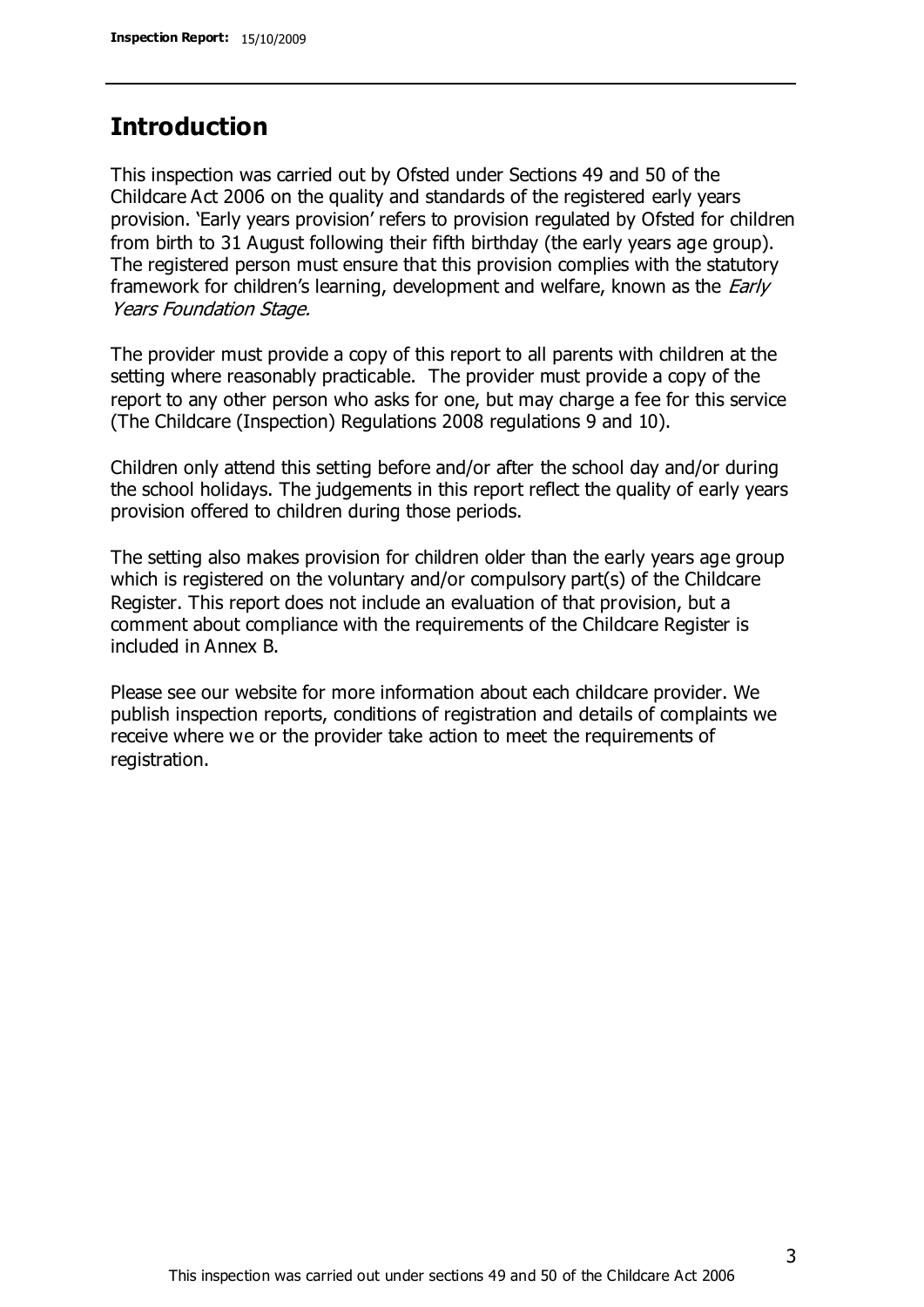# **Description of the childminding**

The childminder was registered in 2007. She lives with her husband and three children on an estate in Sittingbourne. The whole ground floor area of the house is used for minding children, and there is a downstairs toilet. There is a fully enclosed garden for outside play.

The childminder is registered to care for a maximum of four children under eight years, of these, not more than one may be in the early years age group, and none may be under one year at any one time. She is currently minding seven children on a part-time basis, one of whom is in the early years age range. Overnight care for children is not provided. The childminder drives to local schools to take and collect children. This provision is registered by Ofsted on the compulsory and voluntary parts of the Childcare Register.

The family has two cats.

### **The overall effectiveness of the early years provision**

Overall the quality of the provision is satisfactory.

The childminder is developing her knowledge and understanding of the learning and development requirements of the Early Years Foundation Stage (EYFS) and is in the very early stages of planning activities based on her knowledge of individual children's interests and abilities. The documentation which supports her childminding is well organised and clear. The childminder has started to evaluate her practice and has made some improvements as a result, but her use of self evaluation has yet to make a significant impact on outcomes for children. She has begun to address the actions and recommendations from the last inspection, but some of these remain as recommendations.

# **What steps need to be taken to improve provision further?**

To further improve the early years provision the registered person should:

- use systematic observations and assessments of children's achievements, interests and learning styles in all areas of learning to plan challenging, relevant and motivating play experiences for each child indoors and out, across all areas of learning and development
- ensure that hand washing procedures effectively minimise the spread of infection between children
- continue to increase the range of toys and equipment to meet the developmental needs of children in the Early Years Foundation Stage
- develop the use of reflective practice and self-evaluation to identify strengths and priorities for development that will continuously improve the quality of the provision for all children
- Ensure that policies and procedures accurately reflect childminding practice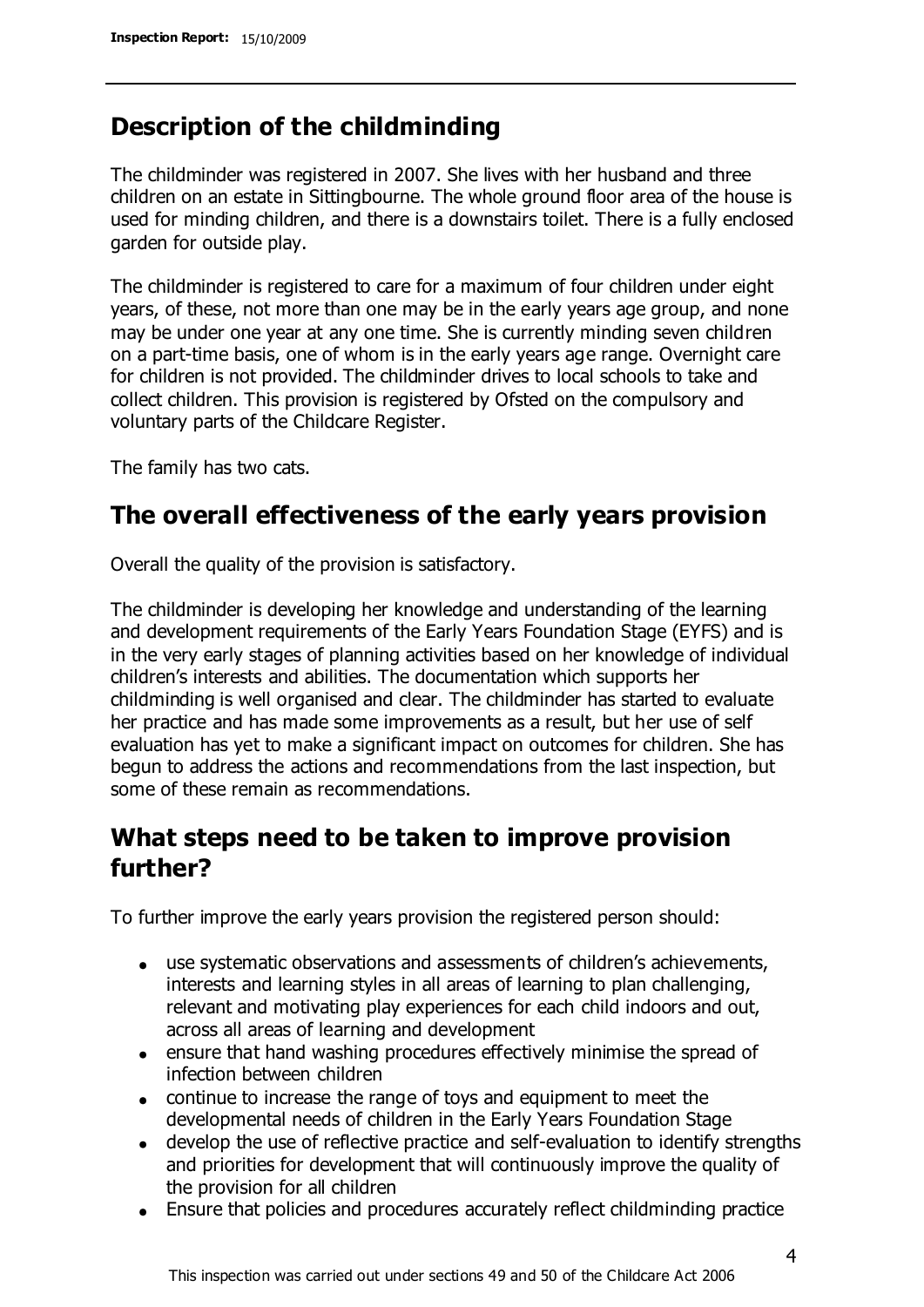# **The effectiveness of leadership and management of the early years provision**

The childminding service is managed to a satisfactory standard. All the required documentation which supports the childminding is in place, and clearly maintained. She has updated her first aid qualification within the correct timescale.

The childminder is keen to improve her service, and has made some changes since her last inspection which have a positive impact on the children. She has just started to evaluate her childminding service, and has so far identified a few areas where she feels she needs to improve or develop. The changes she has made have had a positive effect on the care of the children. For example, she has cleaned and decorated the downstairs toilet to improve hygiene, and has put up small notice boards to display information for parents and children. Her plans for the future are well targeted; she is aware that she needs to develop and establish ways of planning for individual children, and intends to increase her range of toys.

Parents are told about their child's day during daily chats, and via contact books with details of food eaten and activities. They provide information about their children's individual needs, such as when and where they sleep, so that the childminder is able to make sure these needs are met. She obtains parents' written permission for relevant aspects of children's care, such as outings, so the childminder cares for children according to their wishes. Parents are shown the childminder's policies and procedures, so that they are made aware of how the setting is organised, and the childminder's views on subjects such as behaviour management. Although the childminder has used those of a local childminding organisation, she has adapted them so that they reflect her own practice. However, some still contain irrelevant or incorrect information, which is unhelpful for parents. Parents chat to the childminder daily, and in addition she notes down information about their day, such as activities, food and outings, in a contact book, keeping parents informed.

The childminder has a child protection policy to guide her should she have concerns about children in her care. In addition, she has attended training to keep her knowledge of safeguarding up to date.

# **The quality and standards of the early years provision and outcomes for children**

The childminder has recently resumed childminding following maternity leave, and has just begun to consider the learning and development requirements of the EYFS. She is not yet fully conversant with the areas of learning, and keeps the guidance to hand for reference. Folders are prepared for children in the early years age range, and the childminder is letting new children settle and gain confidence before starting to record her observations and link them to the areas of learning. She then intends to look at what they can do and what interests them, and plan activities to help them make progress, tailored to their individual needs. She has a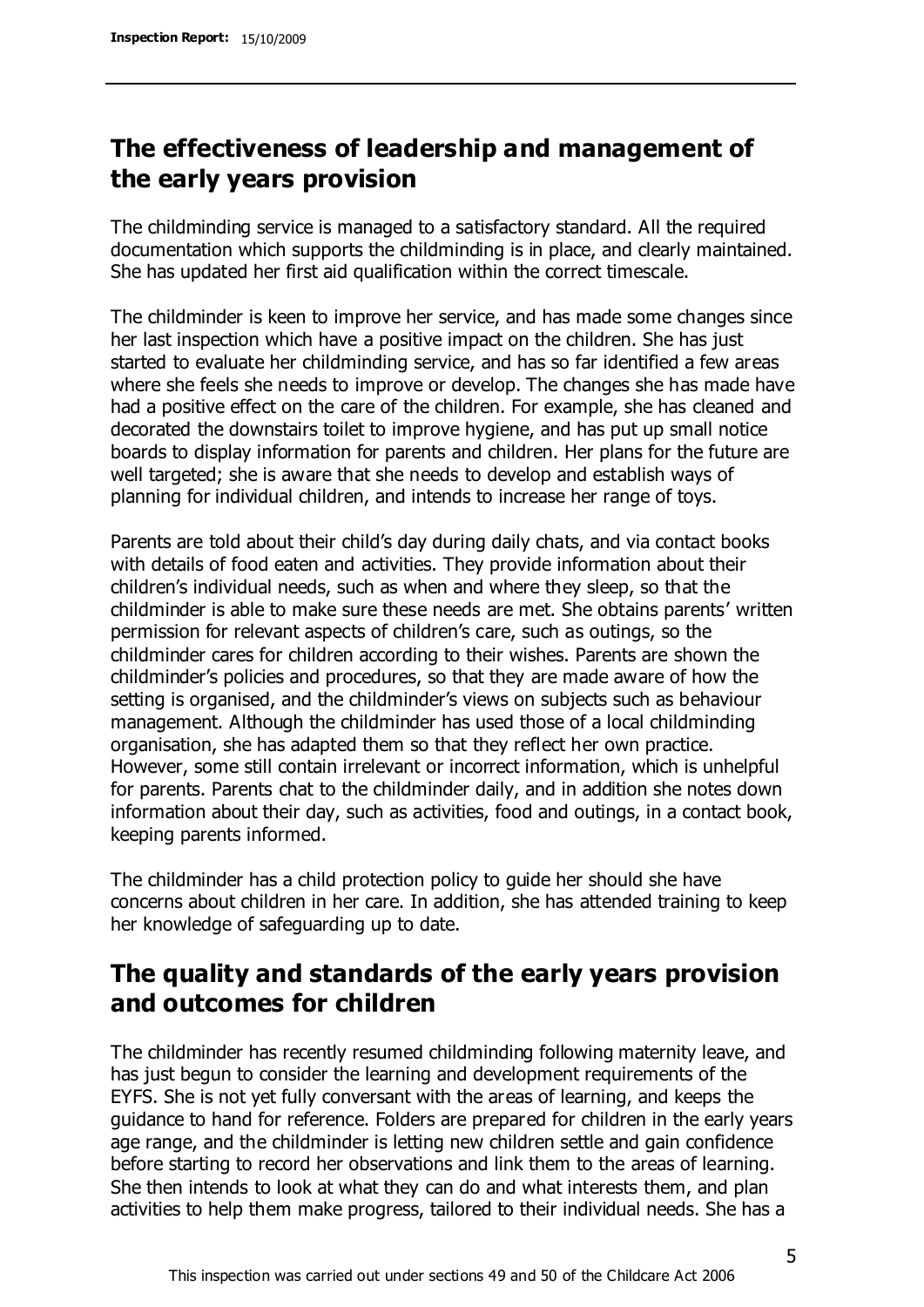satisfactory understanding of each child's development; for example, if children are starting to gain confidence speaking, she helps them to repeat words after her, and praises their efforts. When children show an interest in toys or activities, she makes sure these are available, so that children can learn from activities which they enjoy. However, there is not yet a clear system in place to note children's interests and use these to inform future planning. Therefore, the system for planning to meet individual children's needs is evolving, and there are not yet clear records for children showing their progress.

The childminder's house is welcoming to children. They have easy access to a small basic range of toys and equipment, and can make choices from labelled drawers. They can therefore play with resources which they enjoy. The childminder is increasing the availability of art and craft resources and activities so that she can offer them regularly, as children cannot access resources freely. The childminder appropriately feels it is important to promote new children's personal, social and emotional development, so that they are settled, confident and ready to learn. She therefore lets them choose what they want to play with, and is available for hugs and stories. Children make choices as they play; the childminder offers activities such as stories or drawing, and provides what the children want. Resources and activities promote the areas of learning to a satisfactory extent. Children and the childminder chat about the different coloured nets when playing with 'Elefun' and count how many different coloured butterflies they catch. As they stick feathers and shapes to paper, they talk about star shapes and circles, and concentrate and persevere when applying the glue. Opportunities to take part in messy play, such as painting and sand play, are mostly available in the garden in the summer. The childminder is trying to find a local parent and toddler group where children who attend on specific days can access a wider range of messy play. Walks in the local area, for example, to feed the ducks, allow children to look at the natural world, and other childminders visit with children, so they meet other people in a safe environment.

The childminder offers children plenty of praise; small children beam with pleasure when they are told 'well done' for catching butterflies blown from the 'Elefun'. This builds their self esteem and gives them confidence to try new things. They learn to share and take turns during activities such as drawing and sticking, when they share crayons and stickers.

Children feel safe in the childminder's home. They lie on the floor to relax and watch the television, select chosen toys from the drawers, and join in activities provided. The childminder checks the areas used by the children on a daily basis, so children can move around and play safely. She has taken her car to a specialist to ensure that her car seats are fitted correctly. When outside the home, children are encouraged to hold the buggy, or are kept safe by the use of wrist straps. The childminder carries a book with children's contact details and parents' permission for her to seek emergency medical treatment if necessary, so children would be safe in an emergency. She keeps her first aid qualification up to date, and has a first aid manual to hand for reference, so she has the knowledge to care for children in an emergency.

The childminder is careful to wash her hands, and those of the children, after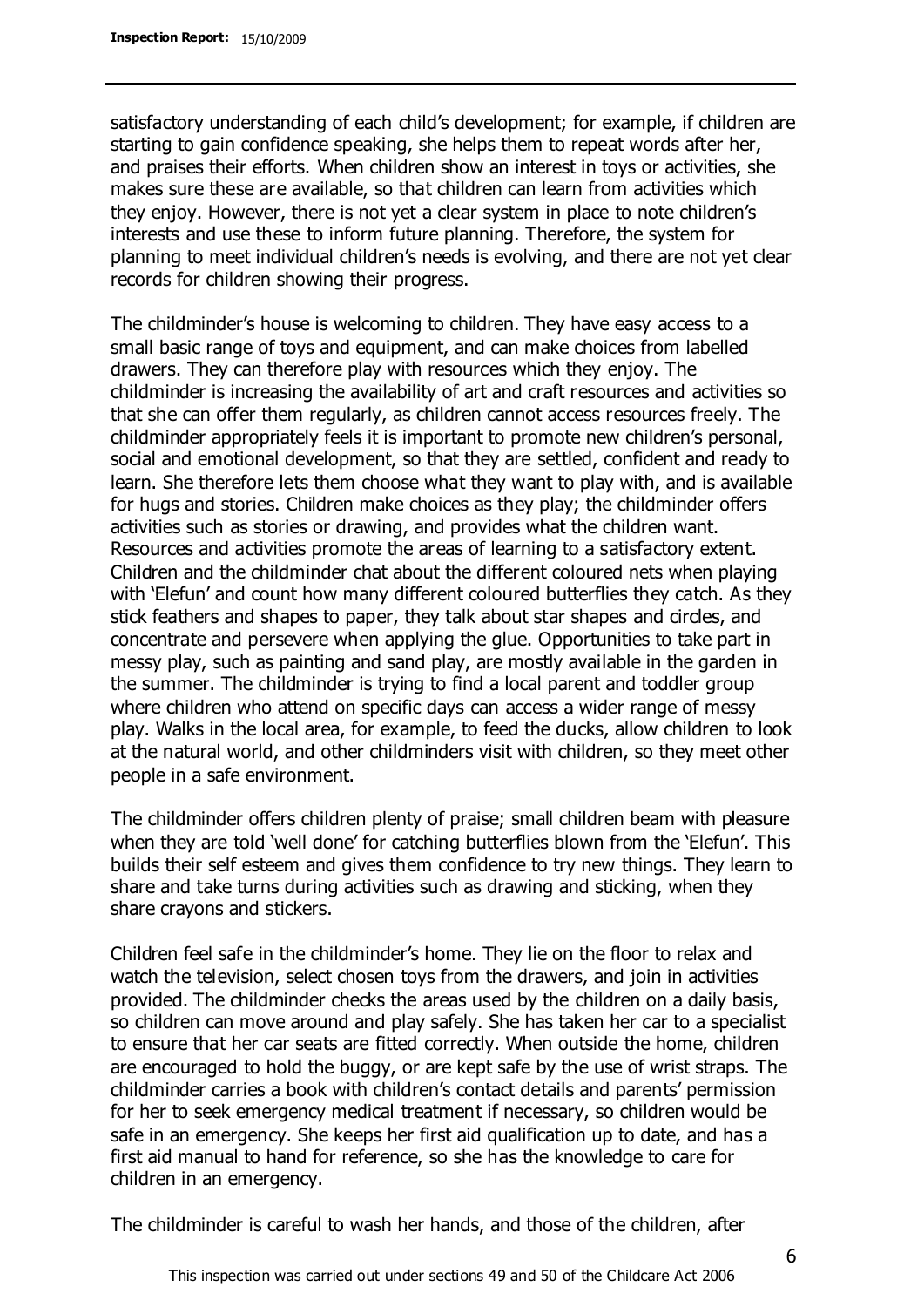nappy changing and at other appropriate times, teaching the children good personal habits. However, all children and adults share a towel; although this is changed daily, this has the potential to spread germs and infection. Snacks which are mostly healthy are provided for the children, and the childminder respects what parents want their children to eat. They enjoy ham, cheese or jam sandwiches, and eat grapes and banana enthusiastically, making mostly healthy choices. Opportunities for physical activity are provided during trips to soft play areas, and children use the trampoline, bikes and playhouse in the garden in good weather, getting the benefit of playing in the fresh air.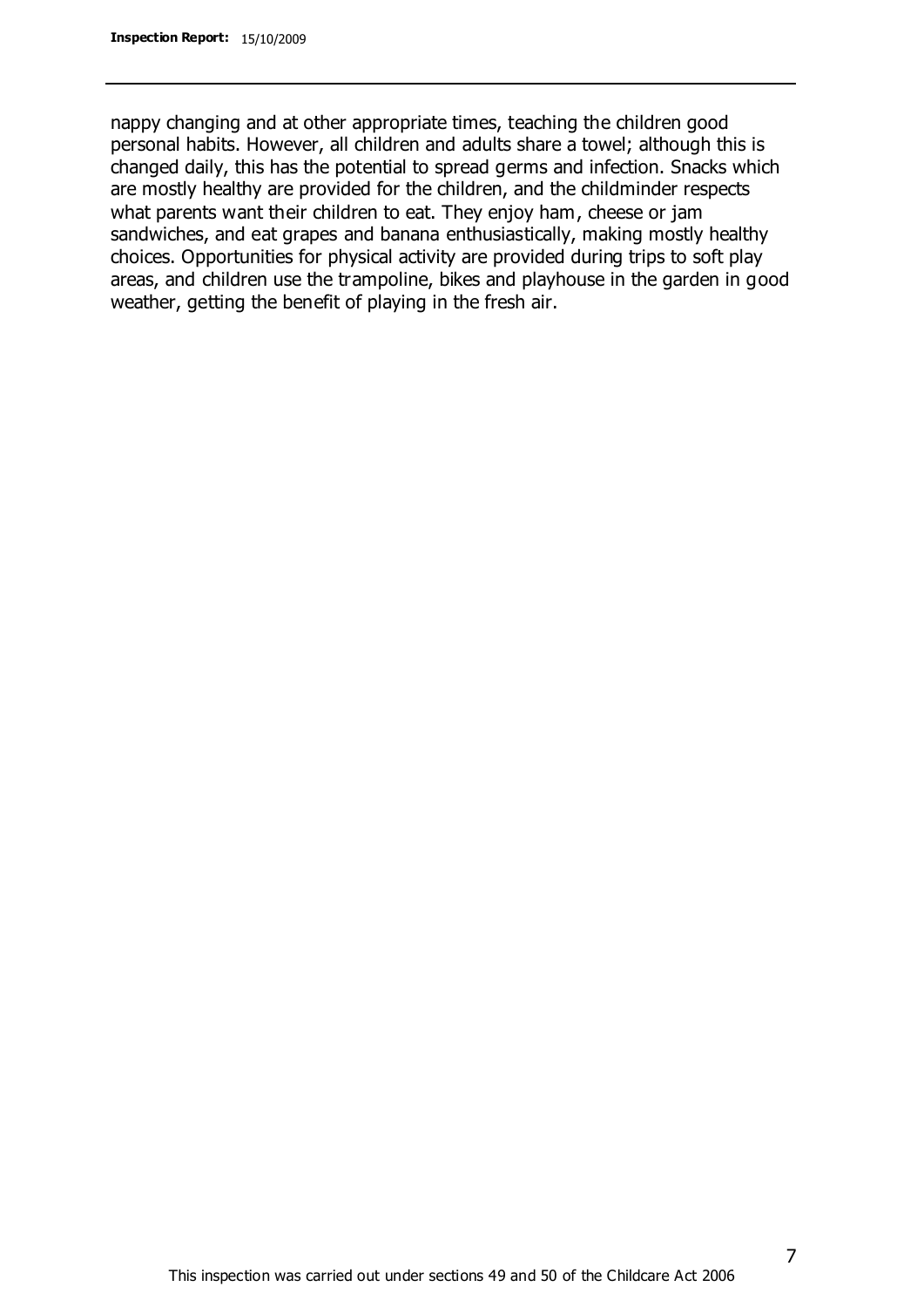# **Annex A: record of inspection judgements**

#### **The key inspection judgements and what they mean**

Grade 1 is Outstanding: this aspect of the provision is of exceptionally high quality Grade 2 is Good: this aspect of the provision is strong Grade 3 is Satisfactory: this aspect of the provision is sound Grade 4 is Inadequate: this aspect of the provision is not good enough

#### **The overall effectiveness of the early years provision**

| How well does the setting meet the needs of the      |  |
|------------------------------------------------------|--|
| children in the Early Years Foundation Stage?        |  |
| The capacity of the provision to maintain continuous |  |
| improvement                                          |  |

#### **The effectiveness of leadership and management of the early years provision**

| How effectively is the Early Years Foundation Stage led                                         |   |
|-------------------------------------------------------------------------------------------------|---|
| and managed?                                                                                    |   |
| The effectiveness of leadership and management in embedding<br>ambition and driving improvement | 3 |
|                                                                                                 |   |
| The effectiveness with which the setting deploys resources                                      | 3 |
| The effectiveness with which the setting promotes equality and                                  |   |
| diversity                                                                                       |   |
| The effectiveness of safeguarding                                                               | 3 |
| The effectiveness of the setting's self-evaluation, including the                               | 3 |
| steps taken to promote improvement                                                              |   |
| The effectiveness of partnerships                                                               | 3 |
| The effectiveness of the setting's engagement with parents and                                  |   |
| carers                                                                                          |   |

### **The quality of the provision in the Early Years Foundation Stage**

The quality of the provision in the Early Years Foundation Stage  $\vert$  3

### **Outcomes for children in the Early Years Foundation Stage**

| <b>Outcomes for children in the Early Years Foundation</b>    |  |
|---------------------------------------------------------------|--|
| <b>Stage</b>                                                  |  |
| The extent to which children achieve and enjoy their learning |  |
| The extent to which children feel safe                        |  |
| The extent to which children adopt healthy lifestyles         |  |
| The extent to which children make a positive contribution     |  |
| The extent to which children develop skills for the future    |  |

Any complaints about the inspection or report should be made following the procedures set out in the guidance available from Ofsted's website: www.ofsted.gov.uk